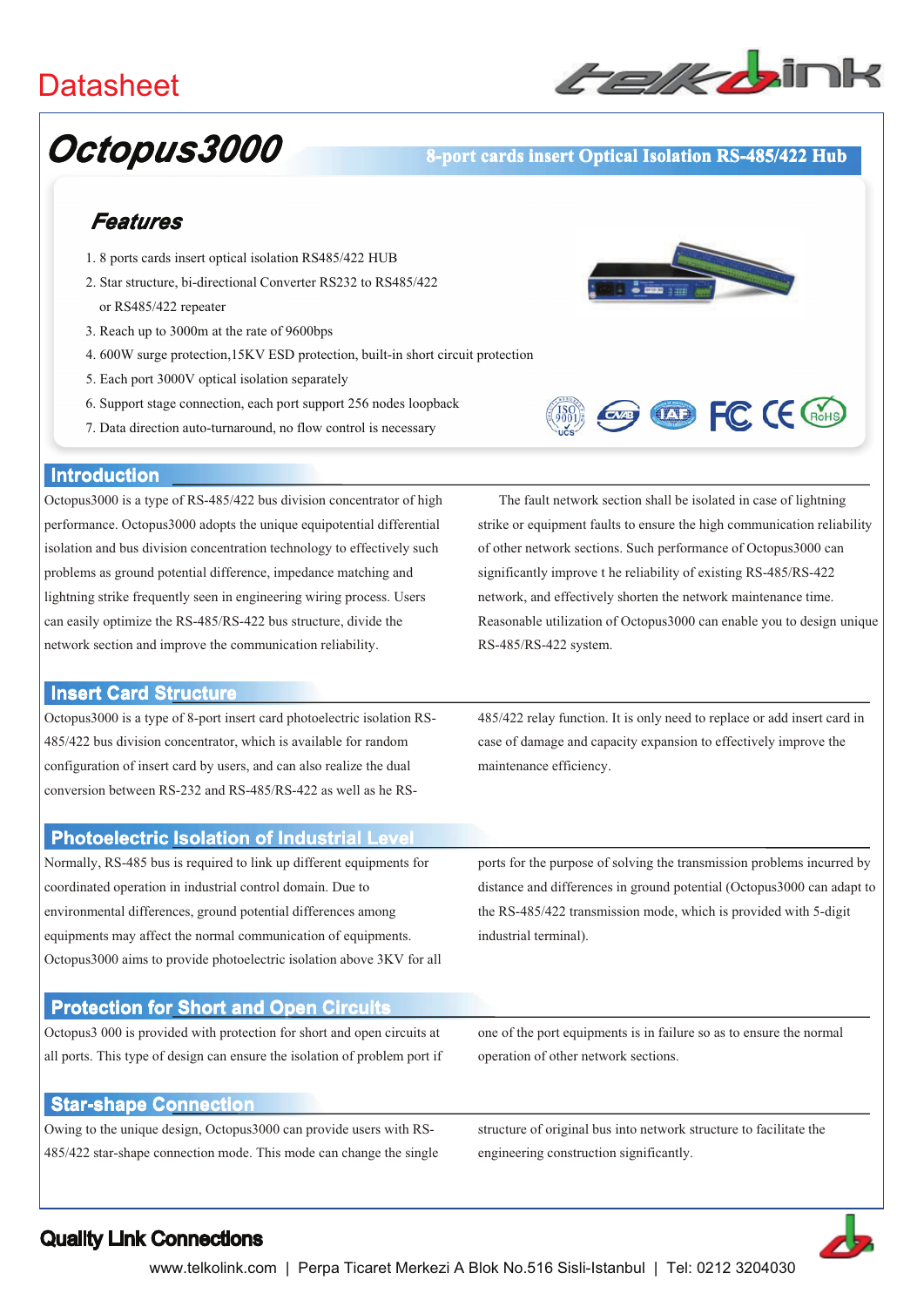## **Datasheet**





#### **Bus Division Concentration**

Octopus 3000 can easily optimize the system bus structure for respective handling of equipments of different functions or of different regions for the purpose constituting different independent network

sections without changing equipment itself. This can not only improve the system stability but can also significantly shorten the system maintenance time.

#### **Dimension**



#### Specification

| _______________                                                      |                                                             |
|----------------------------------------------------------------------|-------------------------------------------------------------|
| Standards: EIA RS-232C, RS-485, RS422 standard                       | Loading: Support 256 nodes loopback                         |
| RS-232 signal: TX, RX, GND                                           | Optical isolation: 3000V                                    |
| RS-422 signal: T+, T-, R+, R-, GND                                   | Port protection: 600W surge protection, 15KV ESD protection |
| RS-485 signal: $D+$ , $Dz$ , GND                                     | Connector: 5 bit terminal block                             |
| Working mode: Asynchronism, point to point, 2 wire half-duplex, 4    | <b>Power</b>                                                |
| wire full duplex                                                     | Power input: 220VAC                                         |
| Baud rate: 300~115200bps, auto test serial signal rate detect signal | Consumption: 5W                                             |
| speed automatically, zero delay time                                 | <b>Environment</b>                                          |
| Flow control: Data direction auto-turnaround, no flow control is     | Operating temperature: $-10^{\circ}$ C to 60 $^{\circ}$ C   |
| required                                                             | Storage temperature: $-40^{\circ}$ C to 85 $^{\circ}$ C     |
|                                                                      | Humidity: 5% to 95% (no condensation)                       |
| Transfer distance: RS-485/422 side:1.8Km(9600bps)                    | Appearance                                                  |
| RS-232 side: no less than 15m                                        | Dimensions: $227.0$ mm $\times$ 146.0mm $\times$ 43.0mm     |



### **Quality Link Connections**